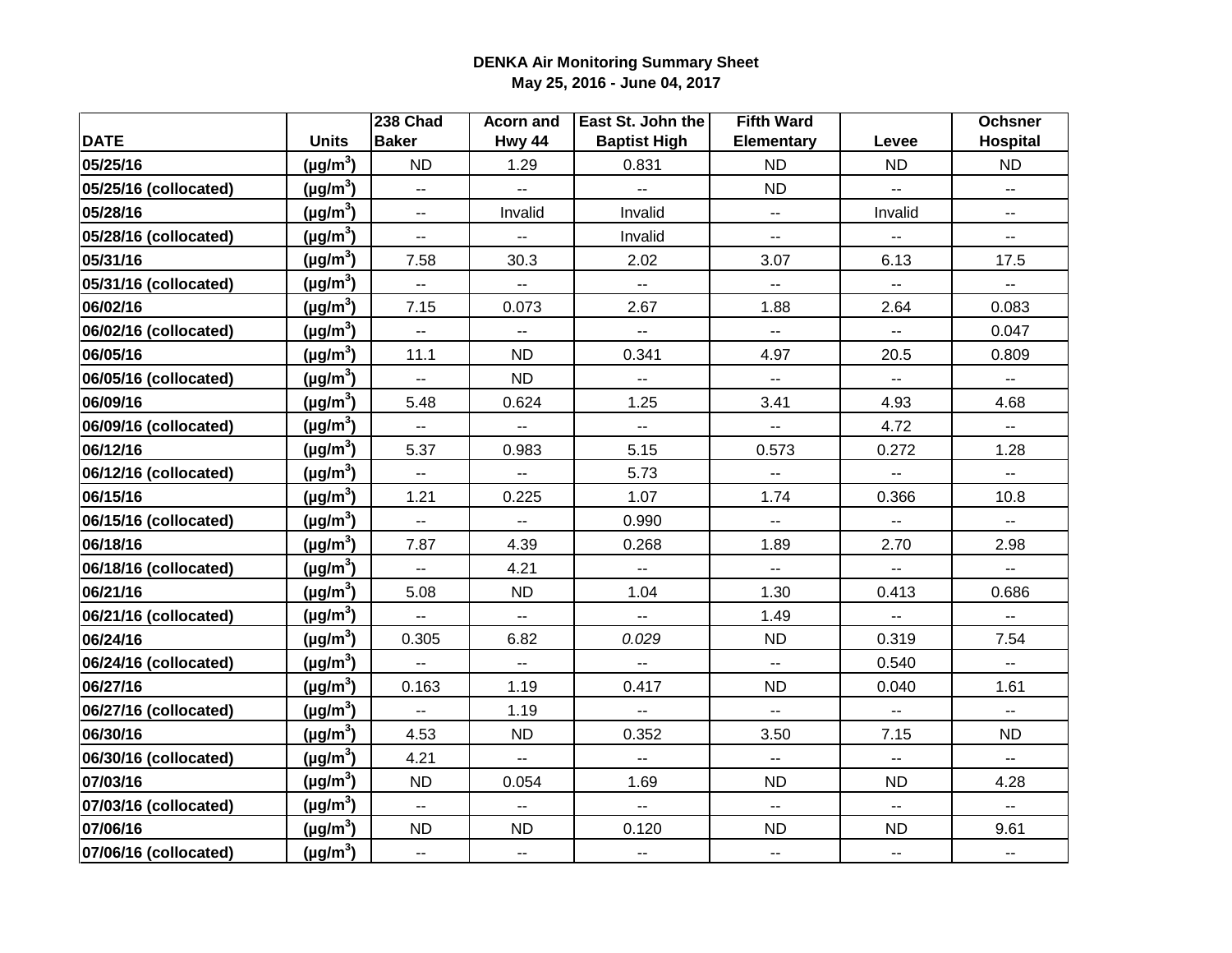|                       |                      | 238 Chad                 | <b>Acorn and</b>                                 | East St. John the                                | <b>Fifth Ward</b>                             |                | <b>Ochsner</b>           |
|-----------------------|----------------------|--------------------------|--------------------------------------------------|--------------------------------------------------|-----------------------------------------------|----------------|--------------------------|
| <b>DATE</b>           | <b>Units</b>         | <b>Baker</b>             | Hwy 44                                           | <b>Baptist High</b>                              | <b>Elementary</b>                             | Levee          | <b>Hospital</b>          |
| 07/09/16              | (µg/m $^3$ )         | 1.71                     | 4.75                                             | 0.762                                            | 0.345                                         | 1.88           | 6.02                     |
| 07/09/16 (collocated) | $(\mu g/m^3)$        | $\overline{a}$           | Щ,                                               | $\overline{a}$                                   | Щ,                                            | щ.             | 6.64                     |
| 07/12/16              | $(\mu g/m^3)$        | 6.89                     | 1.23                                             | 2.36                                             | 5.62                                          | 0.722          | 0.232                    |
| 07/12/16 (collocated) | (µg/m <sup>3</sup> ) | $\overline{\phantom{a}}$ | Ξ.                                               | 2.70                                             | $\overline{\phantom{a}}$                      | --             | $\overline{\phantom{a}}$ |
| 07/15/16              | $(\mu g/m^3)$        | 12.4                     | 0.881                                            | 0.914                                            | 3.63                                          | 6.46           | 1.53                     |
| 07/15/16 (collocated) | $(\mu g/m^3)$        | --                       | --                                               | Ξ.                                               | --                                            |                | 1.73                     |
| 07/18/16              | $(\mu g/m^3)$        | 37.0                     | <b>ND</b>                                        | 0.276                                            | 44.3                                          | 1.70           | <b>ND</b>                |
| 07/18/16 (collocated) | $(\mu g/m^3)$        | 33.2                     | $\overline{\phantom{a}}$                         | Ξ.                                               | $\mathord{\hspace{1pt}\text{--}\hspace{1pt}}$ | --             | $\overline{\phantom{a}}$ |
| 07/21/16              | $(\mu g/m^3)$        | 5.01                     | 1.18                                             | 2.12                                             | 11.3                                          | 4.90           | 1.06                     |
| 07/21/16 (collocated) | $(\mu g/m^3)$        | $\overline{\phantom{a}}$ | Щ,                                               | $\overline{\phantom{a}}$                         | 11.3                                          | --             | $\sim$ $\sim$            |
| 07/24/16              | $(\mu g/m^3)$        | 16.7                     | 9.07                                             | 8.16                                             | 8.09                                          | 9.47           | 10.0                     |
| 07/24/16 (collocated) | (µg/m <sup>3</sup> ) | $\overline{\phantom{a}}$ | Ξ.                                               | $\overline{\phantom{a}}$                         | $\overline{\phantom{a}}$                      | 10.0           | $\overline{\phantom{a}}$ |
| 07/27/16              | $(\mu g/m^3)$        | <b>ND</b>                | 1.71                                             | 0.196                                            | <b>ND</b>                                     | <b>ND</b>      | 3.59                     |
| 07/27/16 (collocated) | $(\mu g/m^3)$        | $\overline{\phantom{a}}$ | $\overline{\phantom{a}}$                         | --                                               | --                                            | --             | 3.70                     |
| 07/30/16              | (µg/m <sup>3</sup> ) | 2.49                     | 5.30                                             | 2.67                                             | 3.15                                          | 6.35           | 11.2                     |
| 07/30/16 (collocated) | $(\mu g/m^3)$        |                          | $\overline{a}$                                   | Ξ.                                               | $\overline{\phantom{a}}$                      |                | 10.8                     |
| 08/02/16              | $(\mu g/m^3)$        | 0.254                    | 0.881                                            | 1.86                                             | 10.3                                          | 16.8           | 6.56                     |
| 08/02/16 (collocated) | $(\mu g/m^3)$        | $\overline{\phantom{a}}$ | $\mathbb{H}^{\mathbb{H}}$                        | $\mathbf{L}$                                     | $\mathbf{L}$                                  | $\mathbf{L}$   | 5.95                     |
| 08/05/16              | $(\mu g/m^3)$        | 5.84                     | 12.5                                             | 2.39                                             | 8.67                                          | 21.4           | 5.48                     |
| 08/05/16 (collocated) | $(\mu g/m^3)$        |                          | 12.7                                             | ۰.                                               | $\overline{\phantom{a}}$                      | --             | --                       |
| 08/08/16              | $(\mu g/m^3)$        | 0.417                    | 4.86                                             | 1.63                                             | 0.569                                         | 2.77           | 0.827                    |
| 08/08/16 (collocated) | (µg/m <sup>3</sup> ) |                          | 5.98                                             | $\overline{\phantom{a}}$                         | $\overline{\phantom{a}}$                      | --             | $\overline{\phantom{a}}$ |
| 08/11/16              | (µg/m <sup>3</sup> ) | <b>ND</b>                | 12.8                                             | <b>ND</b>                                        | <b>ND</b>                                     | 0.649          | 2.43                     |
| 08/11/16 (collocated) | $(\mu g/m^3)$        | Ш,                       | ш.                                               | ш.                                               | u.                                            | $\overline{a}$ | 2.23                     |
| 08/14/16              | $(\mu g/m^3)$        | Invalid                  | Invalid                                          | Invalid                                          | Invalid                                       | Invalid        | Invalid                  |
| 08/14/16 (collocated) | (µg/m <sup>3</sup> ) |                          |                                                  |                                                  |                                               |                |                          |
| 08/17/16              | $(\mu g/m^3)$        |                          |                                                  | No Samples Collected Due to Flooding in the Area |                                               |                |                          |
| 08/17/16 (collocated) | $(\mu g/m^3)$        |                          |                                                  | No Samples Collected Due to Flooding in the Area |                                               |                |                          |
| 08/20/16              | $(\mu g/m^3)$        |                          |                                                  | No Samples Collected Due to Flooding in the Area |                                               |                |                          |
| 08/20/16 (collocated) | $(\mu g/m^3)$        |                          | No Samples Collected Due to Flooding in the Area |                                                  |                                               |                |                          |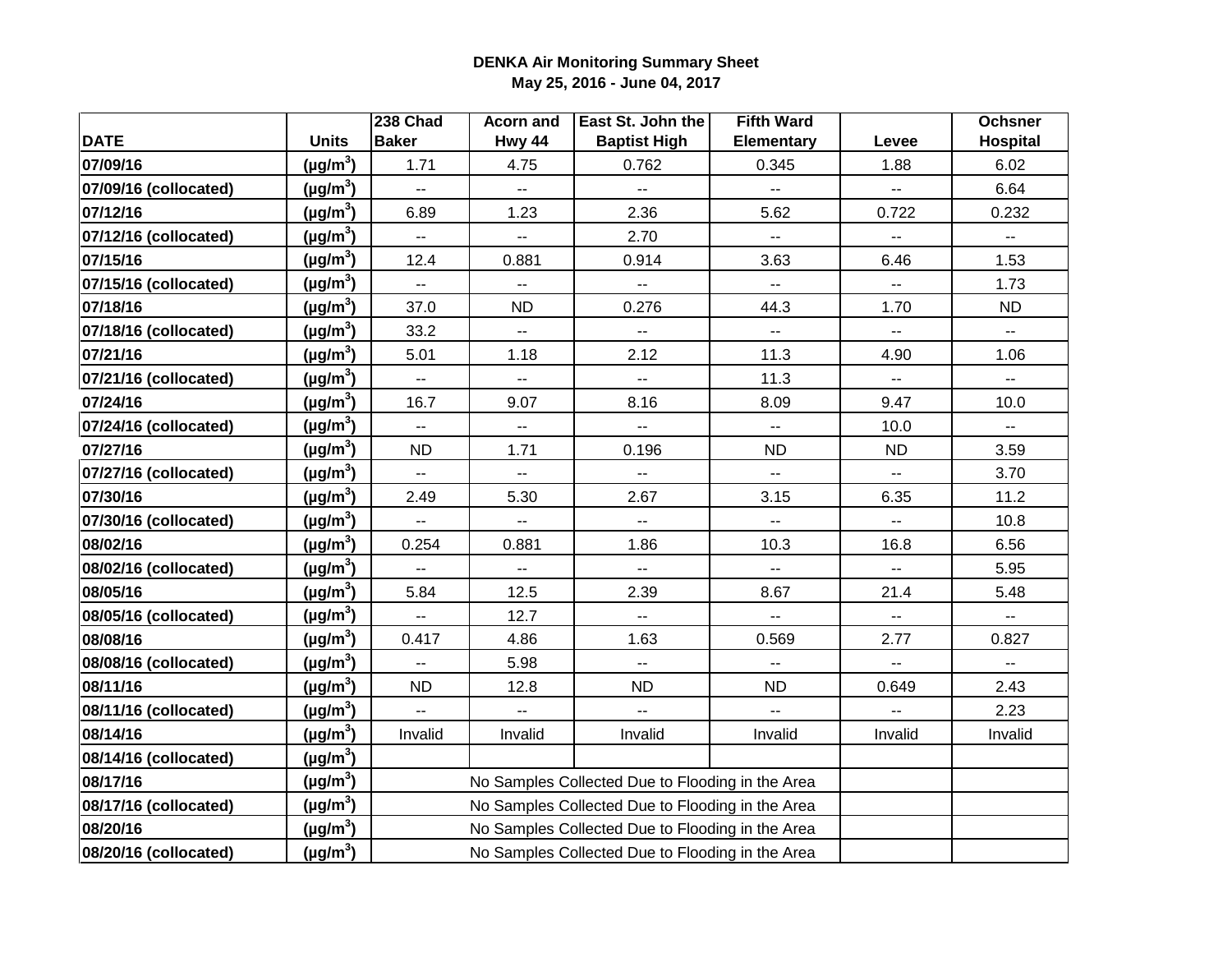|                       |               | 238 Chad                  | <b>Acorn and</b>         | East St. John the        | <b>Fifth Ward</b>                             |                           | <b>Ochsner</b>            |
|-----------------------|---------------|---------------------------|--------------------------|--------------------------|-----------------------------------------------|---------------------------|---------------------------|
| <b>DATE</b>           | <b>Units</b>  | <b>Baker</b>              | Hwy 44                   | <b>Baptist High</b>      | <b>Elementary</b>                             | Levee                     | <b>Hospital</b>           |
| 08/23/16              | $(\mu g/m^3)$ | 5.19                      | 34.7                     | 8.56                     | н,                                            | $\overline{\phantom{a}}$  | 24.0                      |
| 08/23/16 (collocated) | $(\mu g/m^3)$ | $\mathbb{L}^{\mathbb{L}}$ | Щ,                       | uu.                      | $\overline{a}$                                | $\mathbf{u}$              | 23.0                      |
| 08/26/16              | $(\mu g/m^3)$ | 1.61                      | 0.468                    | 0.301                    | 6.06                                          | 2.23                      | 1.37                      |
| 08/26/16 (collocated) | $(\mu g/m^3)$ | 1.65                      | $\overline{\phantom{a}}$ | $\overline{\phantom{a}}$ | $\overline{\phantom{a}}$                      | ۰.                        | $\overline{\phantom{a}}$  |
| 08/29/16              | $(\mu g/m^3)$ | 25.6                      | <b>ND</b>                | 0.627                    | 38.4                                          | 0.073                     | <b>ND</b>                 |
| 08/29/16 (collocated) | $(\mu g/m^3)$ | Ξ.                        | Ξ.                       | --                       | 38.8                                          | --                        | $\overline{\phantom{a}}$  |
| 09/01/16              | $(\mu g/m^3)$ | 0.798                     | <b>ND</b>                | <b>ND</b>                | 13.1                                          | 8.09                      | <b>ND</b>                 |
| 09/01/16 (collocated) | $(\mu g/m^3)$ | $\mathbb{L}^{\mathbb{L}}$ | ωú,                      | Щ,                       | 11.0                                          | $\mathbb{L}^2$            | $\overline{a}$            |
| 09/04/16              | $(\mu g/m^3)$ | 31.0                      | 39.2                     | 10.2                     | 34.7                                          | 74.7                      | 7.65                      |
| 09/04/16 (collocated) | $(\mu g/m^3)$ | 30.7                      | $\mathbb{Z}^2$           | Щ,                       | $\mathbb{H}^{\mathbb{H}}$                     | $\mathbb{L}^{\mathbb{L}}$ | $\overline{\phantom{a}}$  |
| 09/07/16              | $(\mu g/m^3)$ | Invalid                   | 2.21                     | 2.17                     | 3.44                                          | 2.14                      | 1.17                      |
| 09/07/16 (collocated) | $(\mu g/m^3)$ | 33.8                      | Ξ.                       | $\overline{\phantom{a}}$ | $\mathbb{Z}^2$                                | $\overline{\phantom{a}}$  | $\overline{\phantom{a}}$  |
| 09/10/16              | $(\mu g/m^3)$ | 10.9                      | 0.160                    | 4.90                     | 6.27                                          | 2.53                      | 0.791                     |
| 09/10/16 (collocated) | $(\mu g/m^3)$ | 10.7                      | u.                       | $\overline{\phantom{a}}$ | $\mathbb{L} \mathbb{L}$                       | $\overline{a}$            | $\overline{a}$            |
| 09/13/16              | $(\mu g/m^3)$ | 46.1                      | <b>ND</b>                | 0.120                    | 16.1                                          | 0.232                     | ND                        |
| 09/13/16 (collocated) | $(\mu g/m^3)$ | 44.3                      | μ.                       | uu.                      | u.                                            | $\overline{a}$            | $\mathbf{L}$              |
| 09/16/16              | $(\mu g/m^3)$ | 28.6                      | <b>ND</b>                | 0.921                    | 0.693                                         | <b>ND</b>                 | <b>ND</b>                 |
| 09/16/16 (collocated) | $(\mu g/m^3)$ | 24.7                      | Ξ.                       | $\mathbf{u}$             | $\overline{\phantom{a}}$                      | $\overline{\phantom{a}}$  | $\sim$                    |
| 09/19/16              | $(\mu g/m^3)$ | <b>ND</b>                 | 0.105                    | 0.033                    | <b>ND</b>                                     | 1.320                     | 0.076                     |
| 09/19/16 (collocated) | $(\mu g/m^3)$ | $\overline{\phantom{a}}$  | $\overline{a}$           | --                       | $\mathord{\hspace{1pt}\text{--}\hspace{1pt}}$ | $\overline{\phantom{a}}$  | 0.062                     |
| 09/22/16              | $(\mu g/m^3)$ | 0.363                     | <b>ND</b>                | 0.065                    | 0.722                                         | 0.18                      | <b>ND</b>                 |
| 09/22/16 (collocated) | $(\mu g/m^3)$ | $\overline{\phantom{a}}$  | Ξ.                       | Ξ.                       | 0.664                                         | $\mathbb{L}^{\mathbb{L}}$ | $\mathbb{H}^{\mathbb{H}}$ |
| 09/25/16              | $(\mu g/m^3)$ | 0.109                     | 0.073                    | 0.127                    | 0.105                                         | 0.548                     | <b>ND</b>                 |
| 09/25/16 (collocated) | $(\mu g/m^3)$ | 0.138                     | Ξ.                       | $\overline{\phantom{a}}$ | Ξ.                                            | Ξ.                        | $\mathbb{H}^{\mathbb{H}}$ |
| 09/28/16              | $(\mu g/m^3)$ | 0.073                     | 0.432                    | 0.051                    | 0.555                                         | 3.37                      | 0.301                     |
| 09/28/16 (collocated) | $(\mu g/m^3)$ | 44                        | Щ,                       | $\overline{\phantom{a}}$ | $\overline{\phantom{a}}$                      | 3.49                      | $\overline{\phantom{a}}$  |
| 10/01/16              | $(\mu g/m^3)$ | 0.051                     | <b>ND</b>                | <b>ND</b>                | <b>ND</b>                                     | 10.3                      | <b>ND</b>                 |
| 10/01/16 (collocated) | $(\mu g/m^3)$ | $\overline{\phantom{a}}$  | Щ,                       | $\overline{\phantom{a}}$ | $\mathbf{u}$                                  | 10.6                      | $\overline{\phantom{a}}$  |
| 10/04/16              | $(\mu g/m^3)$ | 37.4                      | 1.27                     | 24.9                     | 42.4                                          | 26.8                      | 6.06                      |
| 10/04/16 (collocated) | $(\mu g/m^3)$ | $\overline{\phantom{a}}$  | Ξ.                       | $\overline{\phantom{a}}$ | 33.3                                          | $\overline{\phantom{a}}$  | $\overline{\phantom{a}}$  |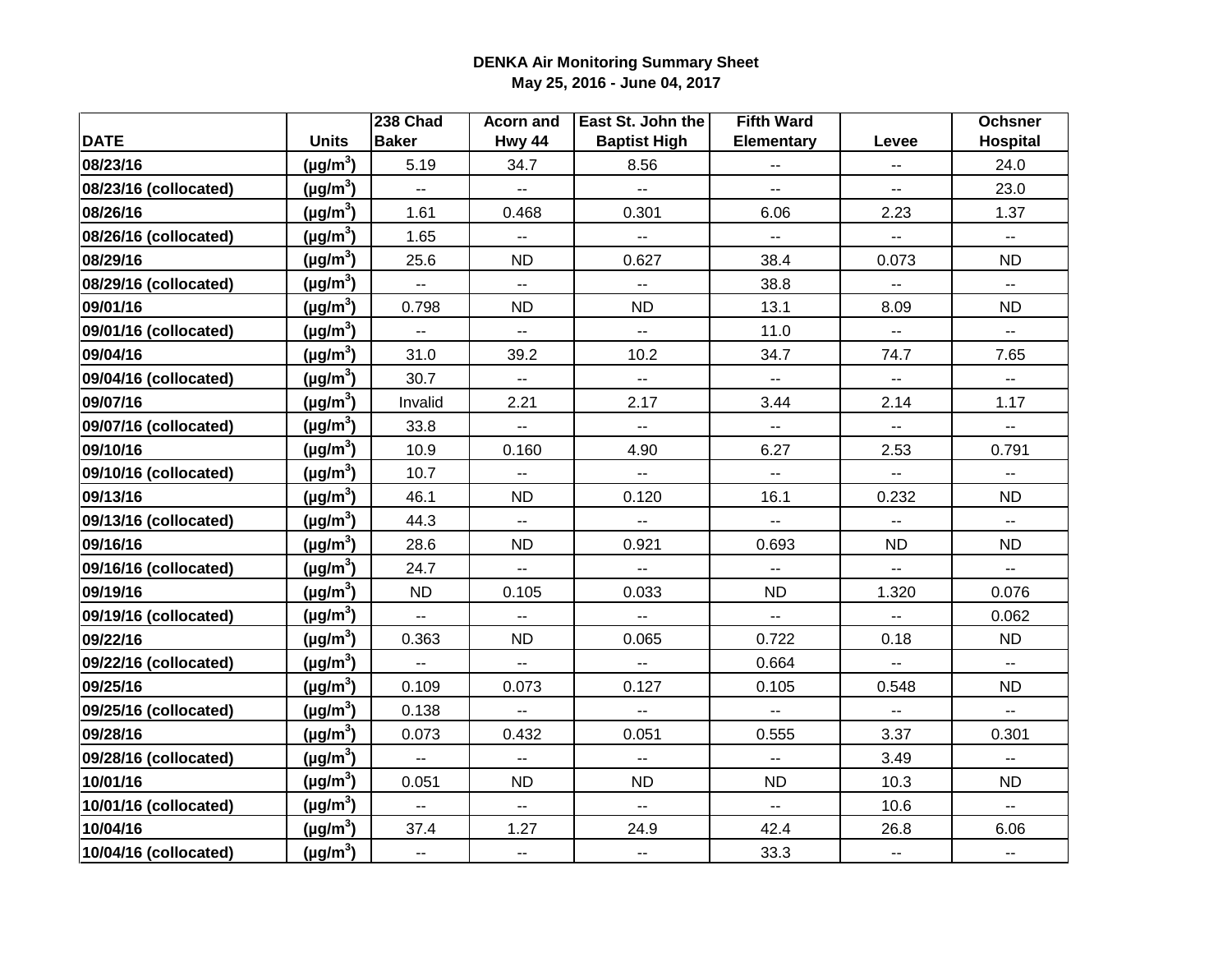|                       |               | 238 Chad                                      | <b>Acorn and</b>         | East St. John the         | <b>Fifth Ward</b>         |                             | <b>Ochsner</b>                                |
|-----------------------|---------------|-----------------------------------------------|--------------------------|---------------------------|---------------------------|-----------------------------|-----------------------------------------------|
| <b>DATE</b>           | <b>Units</b>  | <b>Baker</b>                                  | Hwy 44                   | <b>Baptist High</b>       | <b>Elementary</b>         | Levee                       | <b>Hospital</b>                               |
| 10/07/16              | $(\mu g/m^3)$ | 32.8                                          | 0.403                    | 1.37                      | 5.77                      | 4.24                        | 0.704                                         |
| 10/07/16 (collocated) | $(\mu g/m^3)$ |                                               | $\mathbb{Z}^2$           | $\overline{\phantom{a}}$  | 5.73                      | $\mathbb{L}^2$              | $\overline{\phantom{a}}$                      |
| 10/10/16              | $(\mu g/m^3)$ | 8.49                                          | <b>ND</b>                | <b>ND</b>                 | 12.5                      | 8.74                        | <b>ND</b>                                     |
| 10/10/16 (collocated) | $(\mu g/m^3)$ | $\mathbf{L}$                                  | u.                       | $\overline{\phantom{a}}$  | 12.6                      | $\mathbb{L}^2$              | $\mathbf{L}$                                  |
| 10/13/16              | $(\mu g/m^3)$ | 18.8                                          | <b>ND</b>                | 3.57                      | 1.76                      | 1.27                        | 0.258                                         |
| 10/13/16 (collocated) | $(\mu g/m^3)$ | $\sim$                                        | Щ.                       | $\sim$                    | 1.7                       | $\sim$ $\sim$               | $\mathord{\hspace{1pt}\text{--}\hspace{1pt}}$ |
| 10/16/16              | $(\mu g/m^3)$ | 32.3                                          | <b>ND</b>                | <b>ND</b>                 | 25.6                      | 3.33                        | <b>ND</b>                                     |
| 10/16/16 (collocated) | $(\mu g/m^3)$ | 31.6                                          | Щ,                       | $\overline{\phantom{a}}$  | $\sim$                    | $\overline{\phantom{a}}$    | $\overline{\phantom{a}}$                      |
| 10/19/16              | $(\mu g/m^3)$ | 12.1                                          | <b>ND</b>                | 1.70                      | 0.232                     | <b>ND</b>                   | <b>ND</b>                                     |
| 10/19/16 (collocated) | $(\mu g/m^3)$ | 11.9                                          | Щ,                       | $\mathbb{L} \mathbb{L}$   | $\overline{\phantom{a}}$  | --                          | $\overline{\phantom{a}}$                      |
| 10/22/16              | $(\mu g/m^3)$ | 0.410                                         | <b>ND</b>                | <b>ND</b>                 | <b>ND</b>                 | 13.5                        | 0.073                                         |
| 10/22/16 (collocated) | $(\mu g/m^3)$ | $\mathord{\hspace{1pt}\text{--}\hspace{1pt}}$ | $\overline{\phantom{a}}$ | $\overline{\phantom{a}}$  | $\mathbf{u}$              | 9,.68                       | $\mathbb{H}^{\mathbb{H}}$                     |
| 10/25/16              | $(\mu g/m^3)$ | 29.8                                          | 57.3                     | 12.0                      | 33.0                      | 67.5                        | 43.5                                          |
| 10/25/16 (collocated) | $(\mu g/m^3)$ | $\mathbb{Z}^{\mathbb{Z}}$                     | u.                       | $\overline{\phantom{a}}$  | ш.                        | 65.3                        | $\mathbf{u}$                                  |
| 10/28/16              | $(\mu g/m3)$  | 25.0                                          | <b>ND</b>                | 0.07                      | 11.1                      | 11.9                        | <b>ND</b>                                     |
| 10/28/16 (collocated) | $(\mu g/m3)$  | $\mathbb{L}^{\mathbb{L}}$                     | Щ.                       | $\mathbb{L}^2$            | 11.9                      | $\mathbb{L}^{\mathbb{L}}$   | $\mathbb{H}^{\mathbb{H}}$                     |
| 10/31/16              | $(\mu g/m3)$  | 5.04                                          | 17.5                     | 16.2                      | 1.96                      | 29.6                        | 27.5                                          |
| 10/31/16 (collocated) | $(\mu g/m3)$  | $\mathbf{L}$                                  | uu.                      | $\mathbf{L}$              | 1.99                      | $\mathbf{L}$                | $\mathbf{u}$                                  |
| 11/03/16              | $(\mu g/m3)$  | 18.8                                          | <b>ND</b>                | <b>ND</b>                 | 66.4                      | 2.30                        | <b>ND</b>                                     |
| 11/03/16 (collocated) | $(\mu g/m3)$  | 18.9                                          | $\sim$                   | $\mathbb{H}^{\mathbb{H}}$ | $\mathbb{H}^{\mathbb{Z}}$ | $\mathbb{L}^{\mathbb{L}}$   | $\mathbf{L}$                                  |
| 11/06/16              | $(\mu g/m3)$  | 32.6                                          | 0.54                     | 0.102                     | 28.9                      | 3.12                        | 0.120                                         |
| 11/06/16 (collocated) | $(\mu g/m3)$  | 35.1                                          | $\overline{\phantom{a}}$ | $\overline{\phantom{a}}$  | $\overline{\phantom{a}}$  | $\overline{\phantom{a}}$    | $\overline{\phantom{a}}$                      |
| 11/09/16              | $(\mu g/m3)$  | 0.921                                         | <b>ND</b>                | <b>ND</b>                 | 16.4                      | <b>ND</b>                   | <b>ND</b>                                     |
| 11/09/16 (collocated) | $(\mu g/m3)$  | $\mathbf{u}$                                  | $\sim$ $\sim$            | $\mathbf{L}$              | $\overline{17.3}$         | $\overline{a}$              | $\overline{a}$                                |
| 11/12/16              | $(\mu g/m3)$  | 0.221                                         | $\overline{ND}$          | 15.1                      | 2.22                      | $\overline{ND}$             | <b>ND</b>                                     |
| 11/12/16 (collocated) | $(\mu g/m3)$  | $\overline{\phantom{a}}$                      | н.                       | $\mathbf{u}$              | 2.13                      | $- -$                       | $\sim$ $\sim$                                 |
| 11/15/16              | $(\mu g/m3)$  | <b>ND</b>                                     | 106                      | 0.268                     | <b>ND</b>                 | 54.8                        | 59.8                                          |
| 11/15/16 (collocated) | $(\mu g/m3)$  | $\sim$ $\sim$                                 | $\overline{a}$           | $\overline{a}$            | <b>ND</b>                 | $\overline{a}$              | $\mathbf{u}$                                  |
| 11/18/16              | $(\mu g/m3)$  | 16.9                                          | 0.827                    | 3.61                      | 23.4                      | 0.210                       | 0.831                                         |
| 11/18/16 (collocated) | $(\mu g/m3)$  | $\mathbf{u}$                                  | Ξ.                       | 3.40                      | $\mathbb{H}^{\mathbb{H}}$ | $\overline{\phantom{a}}$    | $\mathcal{L}_{\mathcal{F}}$                   |
| 11/21/16              | $(\mu g/m3)$  | 8.27                                          | 153                      | 0.388                     | 1.60                      | 147                         | 66.7                                          |
| 11/21/16 (collocated) | $(\mu g/m3)$  | $\overline{\phantom{a}}$                      | Щ.                       | $\overline{\phantom{a}}$  | 1.61                      | $\mathcal{L}_{\mathcal{F}}$ | $\overline{\phantom{a}}$                      |
| 11/24/16              | $(\mu g/m3)$  | 2.81                                          | 5.66                     | 0.870                     | 1.02                      | 17.1                        | 3.77                                          |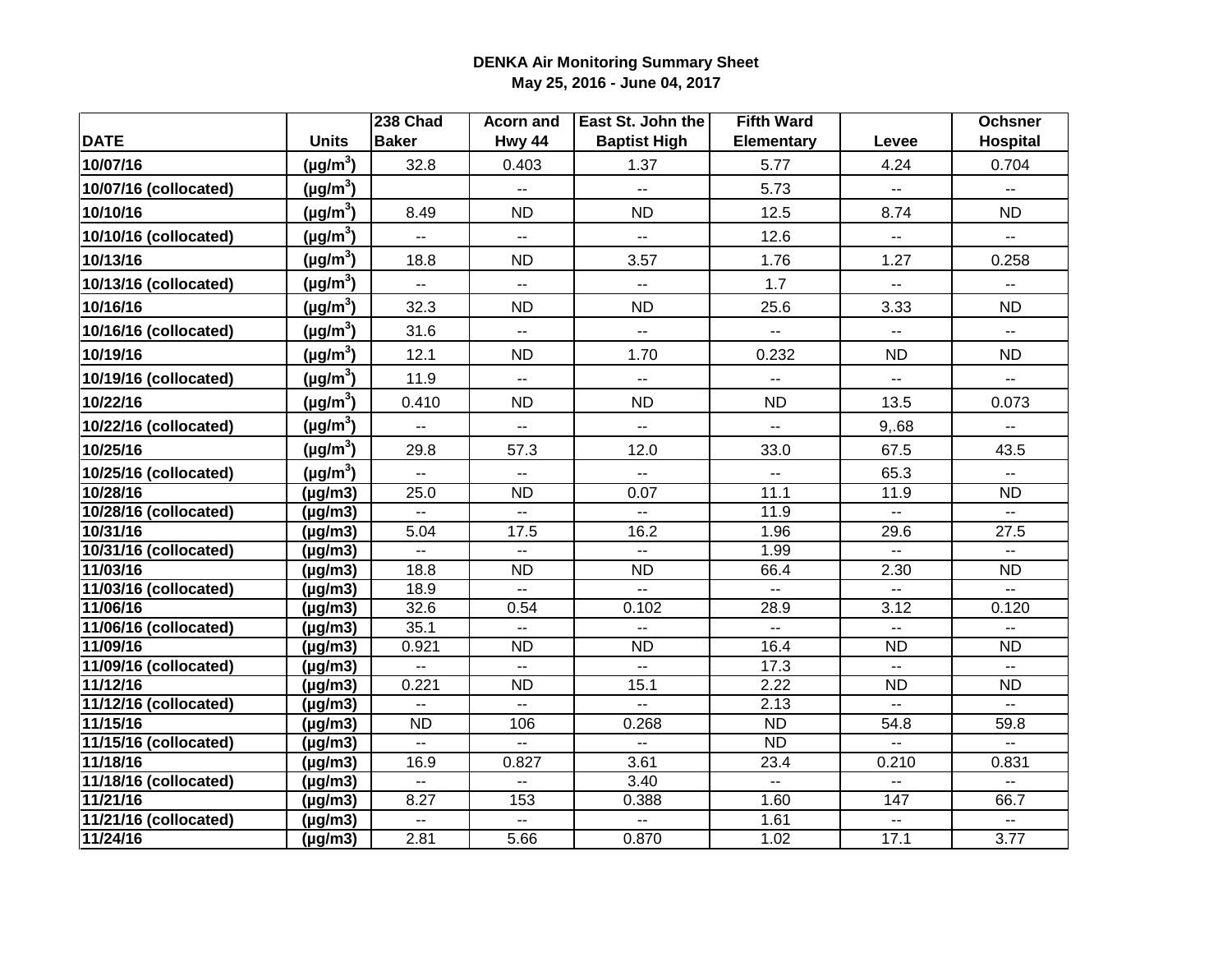|                       |                         | 238 Chad                  | <b>Acorn</b> and                              | East St. John the        | <b>Fifth Ward</b>         |                          | <b>Ochsner</b>                                |
|-----------------------|-------------------------|---------------------------|-----------------------------------------------|--------------------------|---------------------------|--------------------------|-----------------------------------------------|
| <b>DATE</b>           | <b>Units</b>            | <b>Baker</b>              | Hwy 44                                        | <b>Baptist High</b>      | <b>Elementary</b>         | Levee                    | <b>Hospital</b>                               |
| 11/24/16 (collocated) | $(\mu g/m3)$            |                           |                                               |                          |                           |                          | 3.74                                          |
| 11/27/16              | $(\mu g/m3)$            | 3.74                      | 0.025                                         | <b>ND</b>                | 5.40                      | 4.90                     | 0.018                                         |
| 11/27/16 (collocated) | $(\mu g/m3)$            | $\overline{a}$            | u.                                            | $\overline{a}$           | 5.08                      | $\overline{a}$           | 44                                            |
| 11/30/16              | $(\mu g/m3)$            | 0.018                     | 0.025                                         | 0.058                    | 0.025                     | 0.802                    | 0.218                                         |
| 11/30/16 (collocated) | $(\mu g/m3)$            | $\overline{\phantom{a}}$  | $\overline{\phantom{a}}$                      | 0.062                    | $\mathbf{L}$              | $\mathbf{L}$             | $\mathbf{L}$                                  |
| 12/03/16              | $(\mu g/m3)$            | 40.6                      | 0.044                                         | <b>ND</b>                | 0.979                     | <b>ND</b>                | <b>ND</b>                                     |
| 12/03/16 (collocated) | $\overline{(\mu g/m3)}$ | 41.0                      | --                                            |                          | $\overline{a}$            | $\overline{\phantom{a}}$ | $\overline{a}$                                |
| 12/06/16              | $(\mu g/m3)$            | 2.42                      | 3.41                                          | 0.413                    | 0.635                     | 0.029                    | 0.787                                         |
| 12/06/16 (collocated) | $(\mu g/m3)$            | $\mathbf{u}$              | 3.55                                          | $\overline{a}$           | $\overline{a}$            | $\overline{a}$           | $\overline{\phantom{a}}$                      |
| 12/09/16              | $(\mu g/m3)$            | $\overline{ND}$           | $\overline{ND}$                               | $\overline{ND}$          | 0.433                     | 0.537                    | $\overline{ND}$                               |
| 12/09/16 (collocated) | $(\mu g/m3)$            | $\mathbf{u}$              | $\sim$                                        | $\mathbf{L}$             | 0.450                     | $- -$                    | $\mathbb{Z}^{\mathbb{Z}}$                     |
| 12/12/16              | $(\mu g/m3)$            | ND                        | 0.196                                         | 2.41                     | $\overline{ND}$           | 0.381                    | 2.44                                          |
| 12/12/16 (collocated) | $(\mu g/m3)$            | $\mathbf{L}$              | ÷.                                            | 2.36                     | $\mathbb{L}^{\mathbb{L}}$ |                          | $\overline{a}$                                |
| 12/15/16              | $(\mu g/m3)$            | <b>ND</b>                 | <b>ND</b>                                     | <b>ND</b>                | 0.025                     | $\overline{21.3}$        | <b>ND</b>                                     |
| 12/15/16 (collocated) | $(\mu g/m3)$            | $\mathbf{u}$              | $\mathbf{L}$                                  | $\overline{\phantom{a}}$ | 0.029                     |                          | $\sim$                                        |
| 12/18/16              | $(\mu g/m3)$            | <b>ND</b>                 | <b>ND</b>                                     | <b>ND</b>                | <b>ND</b>                 | 8.81                     | 2.22                                          |
| 12/18/16 (collocated) | $(\mu g/m3)$            | $\mathbb{L}^{\mathbb{L}}$ | $\mathbf{L}$                                  | <b>ND</b>                | $\mathbf{L}$              | $\mathbf{L}$             | $\overline{a}$                                |
| 12/21/16              | $(\mu g/m3)$            | 40.3                      | 1.71                                          | 0.889                    | 37.4                      | 17.4                     | 3.21                                          |
| 12/21/16 (collocated) | $(\mu g/m3)$            | $\sim$                    | $\mathbf{L}$                                  |                          | 39.9                      |                          | $\mathbf{L}$                                  |
| 12/24/16              | $(\mu g/m3)$            | 26.2                      | <b>ND</b>                                     | 0.820                    | 20.9                      | 10.6                     | <b>ND</b>                                     |
| 12/24/16 (collocated) | $\overline{(\mu g/m3)}$ | 25.5                      | $\overline{a}$                                | $\overline{a}$           | $- -$                     | $\overline{a}$           | $\overline{a}$                                |
| 12/27/16              | $(\mu g/m3)$            | 17.1                      | 0.649                                         | 1.11                     | 16.7                      | 0.812                    | 0.232                                         |
| 12/27/16 (collocated) | $(\mu g/m3)$            | 16.2                      | $\overline{a}$                                | $\overline{a}$           | $\mathbb{L}^{\mathbb{L}}$ | $-$                      | $\overline{a}$                                |
| 12/30/16              | $(\mu g/m3)$            | 3.18                      | <b>ND</b>                                     | <b>ND</b>                | 4.82                      | 17.6                     | <b>ND</b>                                     |
| 12/30/16 (collocated) | $(\mu g/m3)$            | $\overline{\phantom{a}}$  | u.                                            | u.                       | u.                        | Invalid                  | $\mathbf{L}$                                  |
| 01/02/17              | $(\mu g/m3)$            | 19.5                      | 3.06                                          | 2.93                     | 0.664                     | <b>ND</b>                | 2.76                                          |
| 01/02/17 (collocated) | $(\mu g/m3)$            | цú.                       | u.                                            | uu.                      | $\overline{a}$            | цú.                      | 2.88                                          |
| 01/05/17              | $(\mu g/m3)$            | 33.2                      | <b>ND</b>                                     | 0.577                    | 17.5                      | 4.68                     | <b>ND</b>                                     |
| 01/05/17 (collocated) | $(\mu g/m3)$            | $\overline{a}$            | $\sim$                                        | $\overline{a}$           | Invalid                   | $\sim$                   | $\mathbb{L}^{\mathbb{L}}$                     |
| 01/08/17              | $(\mu g/m3)$            | 1.28                      | <b>ND</b>                                     | <b>ND</b>                | 1.81                      | Invalid                  | <b>ND</b>                                     |
| 01/08/17 (collocated) | $(\mu g/m3)$            | $\overline{\phantom{a}}$  | $\mathord{\hspace{1pt}\text{--}\hspace{1pt}}$ | $\overline{\phantom{a}}$ | $\overline{\phantom{a}}$  | Invalid                  | $\mathord{\hspace{1pt}\text{--}\hspace{1pt}}$ |
| 01/11/17              | $(\mu g/m3)$            | <b>ND</b>                 | <b>ND</b>                                     | 20.3                     | 0.033                     | 0.029                    | 0.083                                         |
| 01/11/17 (collocated) | $(\mu g/m3)$            | $\overline{a}$            | $\sim$                                        | 20.5                     | $\overline{a}$            | $\mathbf{u}$             | $\overline{a}$                                |
| 01/14/17              | $(\mu g/m3)$            | 20.0                      | <b>ND</b>                                     | <b>ND</b>                | 75.1                      | 0.381                    | <b>ND</b>                                     |
| 01/14/17 (collocated) | $(\mu g/m3)$            | $\overline{a}$            | $\sim$                                        | $\overline{a}$           | 75.1                      | $\sim$                   | $\mathbb{L}^{\mathbb{L}}$                     |
| 01/17/17              | $(\mu g/m3)$            | $\overline{ND}$           | 0.036                                         | 11.0                     | $\overline{ND}$           | 0.036                    | 0.522                                         |
| 01/17/17 (collocated) | $(\mu g/m3)$            | $\overline{\phantom{a}}$  | $\overline{\phantom{a}}$                      | 10.7                     | $\sim$                    | $\overline{\phantom{a}}$ | $\sim$                                        |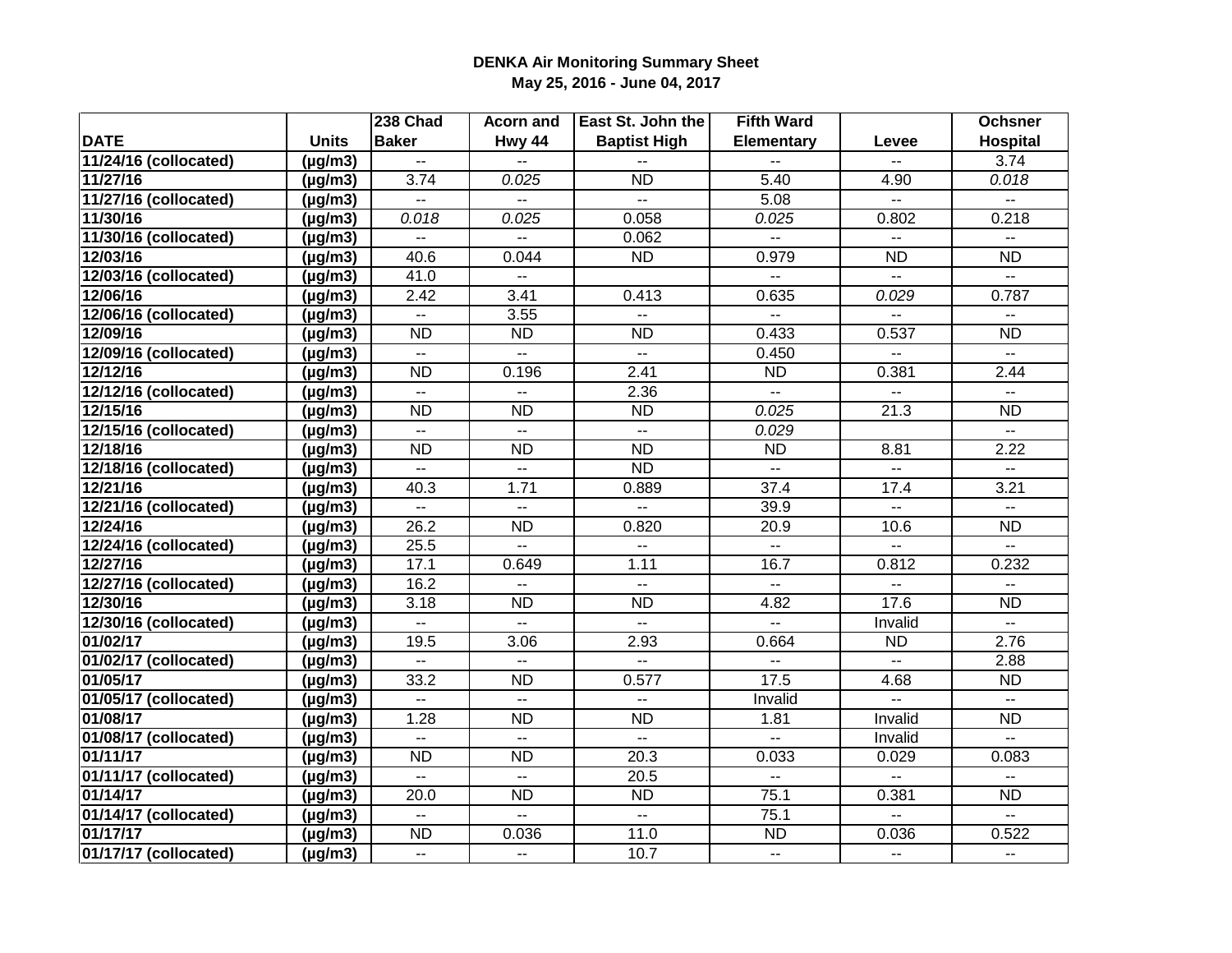|                       |              | 238 Chad                  | Acorn and                | East St. John the        | <b>Fifth Ward</b>           |                          | <b>Ochsner</b>                                |
|-----------------------|--------------|---------------------------|--------------------------|--------------------------|-----------------------------|--------------------------|-----------------------------------------------|
| <b>DATE</b>           | <b>Units</b> | <b>Baker</b>              | Hwy 44                   | <b>Baptist High</b>      | <b>Elementary</b>           | Levee                    | <b>Hospital</b>                               |
| 01/20/17              | $(\mu g/m3)$ | $\overline{ND}$           | 7.76                     | 0.145                    | <b>ND</b>                   | <b>ND</b>                | 1.78                                          |
| 01/20/17 (collocated) | $(\mu g/m3)$ | $\mathbf{L}$              | $\mathbb{Z}^2$           | $\overline{a}$           | $\sim$ $\sim$               | $\mathbb{Z}^2$           | 1.99                                          |
| 01/23/17              | $(\mu g/m3)$ | <b>ND</b>                 | 6.09                     | <b>ND</b>                | <b>ND</b>                   | <b>ND</b>                | 0.022                                         |
| 01/23/17 (collocated) | $(\mu g/m3)$ | $\mathbb{L}^{\mathbb{L}}$ | 6.13                     | $\overline{\phantom{a}}$ | $\mathbf{L}$                | $\overline{a}$           | $\mathbb{L} \mathbb{L}$                       |
| 01/26/17              | $(\mu g/m3)$ | <b>ND</b>                 | <b>ND</b>                | <b>ND</b>                | <b>ND</b>                   | 0.939                    | 0.297                                         |
| 01/26/17 (collocated) | $(\mu g/m3)$ | $\mathbf{u}$              | $\mathbf{L}$             | $\overline{a}$           | $\sim$                      | $\overline{\phantom{a}}$ | 0.297                                         |
| 01/29/17              | $(\mu g/m3)$ | <b>ND</b>                 | 0.352                    | <b>ND</b>                | <b>ND</b>                   | <b>ND</b>                | <b>ND</b>                                     |
| 01/29/17 (collocated) | $(\mu g/m3)$ | $- -$                     | 0.352                    | $\overline{a}$           | $\sim$                      | $- -$                    | $\mathbf{L}$                                  |
| 02/01/17              | $(\mu g/m3)$ | $\overline{ND}$           | $\overline{ND}$          | 0.051                    | $\overline{ND}$             | <b>ND</b>                | 0.051                                         |
| 02/01/17 (collocated) | $(\mu g/m3)$ | $- -$                     | $\overline{a}$           | $\overline{a}$           | $\mathbf{L}$                | $\overline{a}$           | 0.054                                         |
| 02/04/17              | $(\mu g/m3)$ | 0.058                     | $\overline{ND}$          | $\overline{ND}$          | 0.141                       | 0.203                    | $\overline{ND}$                               |
| 02/04/17 (collocated) | $(\mu g/m3)$ |                           | $\overline{a}$           | ш.                       | 0.174                       |                          |                                               |
| 02/07/17              | $(\mu g/m3)$ | ND                        | $\overline{ND}$          | 0.087                    | $\overline{ND}$             | ND                       | 0.051                                         |
| 02/07/17 (collocated) | $(\mu g/m3)$ | $\sim$                    | $\mathbf{L}$             | 0.087                    | $\mathbb{Z}^2$              | $\mathbf{u}$             | $\mathbf{L}$                                  |
| 02/10/17              | $(\mu g/m3)$ | 1.32                      | <b>ND</b>                | 0.022                    | 1.15                        | 9.68                     | <b>ND</b>                                     |
| 02/10/17 (collocated) | $(\mu g/m3)$ | 1.40                      | $\overline{a}$           | $\overline{a}$           | $\sim$ $\sim$               | $\sim$                   | $\sim$ $\sim$                                 |
| 02/13/17              | $(\mu g/m3)$ | 0.316                     | 14.2                     | <b>ND</b>                | 8.56                        | 0.656                    | 0.040                                         |
| 02/13/17 (collocated) | $(\mu g/m3)$ | $\overline{\phantom{a}}$  | $\mathbf{u}$             | $\sim$                   | 8.92                        | $\overline{\phantom{a}}$ | $\overline{\phantom{a}}$                      |
| 02/16/17              | $(\mu g/m3)$ | 0.073                     | 2.69                     | <b>ND</b>                | 0.218                       | 2.62                     | <b>ND</b>                                     |
| 02/16/17 (collocated) | $(\mu g/m3)$ | $\sim$                    | 2.13                     | $\overline{\phantom{a}}$ | $\overline{a}$              | $\overline{a}$           | $\overline{a}$                                |
| 02/19/17              | $(\mu g/m3)$ | 0.551                     | 0.301                    | 0.682                    | 1.740                       | 0.334                    | 0.112                                         |
| 02/19/17 (collocated) | $(\mu g/m3)$ | 0.805                     | $\overline{a}$           | $\overline{a}$           | $\overline{a}$              |                          | $\overline{a}$                                |
| 02/22/17              | $(\mu g/m3)$ | 0.109                     | 1.96                     | 0.047                    | 0.091                       | 3.060                    | 0.160                                         |
| 02/22/17 (collocated) | $(\mu g/m3)$ |                           | 1.90                     | $\overline{\phantom{a}}$ |                             |                          |                                               |
| 02/25/17              | $(\mu g/m3)$ | <b>ND</b>                 | 0.939                    | <b>ND</b>                | <b>ND</b>                   | 35.80                    | 11.10                                         |
| 02/25/17 (collocated) | $(\mu g/m3)$ | $\mathbf{L}$              | 0.856                    | u.                       | $\sim$                      | $\sim$                   | $\sim$                                        |
| 02/28/17              | $(\mu g/m3)$ | <b>ND</b>                 | 0.265                    | 7.76                     | <b>ND</b>                   | <b>ND</b>                | 1.27                                          |
| 02/28/17 (collocated) | $(\mu g/m3)$ | $\overline{a}$            | ш.                       | 8.16                     | $\sim$ $\sim$               | $\overline{a}$           | $\overline{a}$                                |
| 03/03/17              | $(\mu g/m3)$ | 2.58                      | <b>ND</b>                | <b>ND</b>                | 1.36                        | 2.25                     | <b>ND</b>                                     |
| 03/03/17 (collocated) | $(\mu g/m3)$ | $\overline{\phantom{a}}$  | $\overline{\phantom{a}}$ | Ξ.                       | 1.55                        | $\overline{\phantom{a}}$ | $\mathord{\hspace{1pt}\text{--}\hspace{1pt}}$ |
| 03/06/17              | $(\mu g/m3)$ | <b>ND</b>                 | <b>ND</b>                | 0.620                    | <b>ND</b>                   | <b>ND</b>                | <b>ND</b>                                     |
| 03/06/17 (collocated) | $(\mu g/m3)$ | $- -$                     | $\overline{a}$           | $\overline{a}$           | $\overline{a}$              | $\overline{a}$           | $\sim$                                        |
| 03/09/17              | $(\mu g/m3)$ | 14.8                      | <b>ND</b>                | 1.44                     | 3.15                        | 0.112                    | 0.047                                         |
| 03/09/17 (collocated) | $(\mu g/m3)$ | 15.5                      | $\sim$                   | $\mathbf{u}$             | $\sim$                      | $\overline{\phantom{a}}$ | $\mathbf{L}$                                  |
| 03/12/17              | $(\mu g/m3)$ | 5.6                       | $\overline{ND}$          | 0.076                    | 11.9                        | 0.279                    | $\overline{ND}$                               |
| 03/12/17 (collocated) | $(\mu g/m3)$ | $\overline{5.3}$          | Ξ.                       | --                       | $\mathcal{L}_{\mathcal{F}}$ |                          | $\mathord{\hspace{1pt}\text{--}\hspace{1pt}}$ |
| 03/15/17              | $(\mu g/m3)$ | 0.497                     | 0.04                     | 0.025                    | 2.44                        | 2.250                    | 0.025                                         |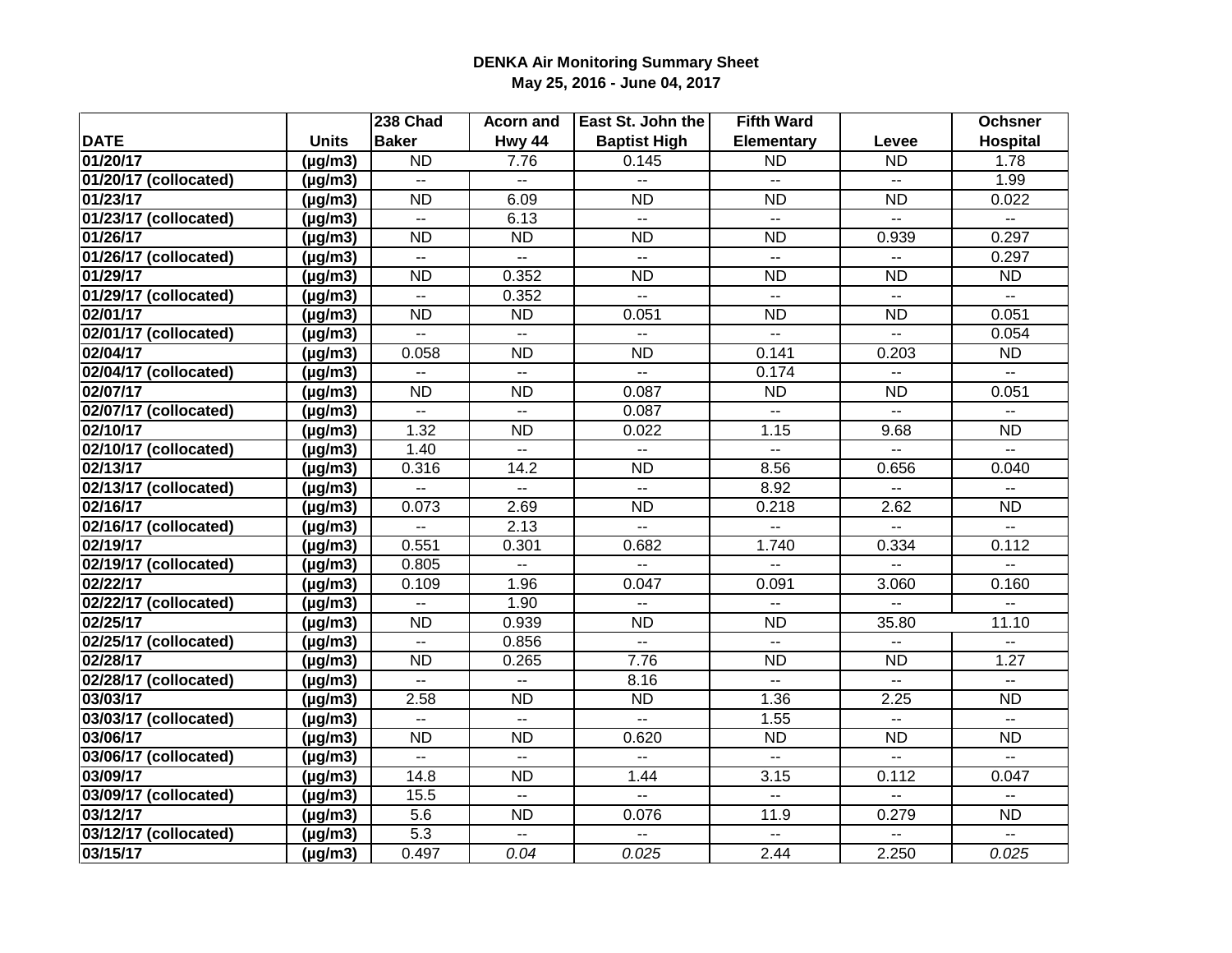|                       |                         | 238 Chad                  | Acorn and                | East St. John the        | <b>Fifth Ward</b>         |                           | <b>Ochsner</b>            |
|-----------------------|-------------------------|---------------------------|--------------------------|--------------------------|---------------------------|---------------------------|---------------------------|
| <b>DATE</b>           | <b>Units</b>            | <b>Baker</b>              | Hwy 44                   | <b>Baptist High</b>      | <b>Elementary</b>         | Levee                     | <b>Hospital</b>           |
| 03/15/17 (collocated) | $(\mu g/m3)$            |                           |                          |                          |                           | 2.31                      |                           |
| 03/18/17              | $(\mu g/m3)$            | 0.152                     | 0.25                     | 2.21                     | 0.022                     | 0.022                     | 0.562                     |
| 03/18/17 (collocated) | $(\mu g/m3)$            | $\overline{a}$            | $\overline{\phantom{a}}$ | 2.66                     | $\overline{a}$            | $\mathbb{H}^{\mathbb{Z}}$ | $\sim$                    |
| 03/21/17              | $(\mu g/m3)$            | $\overline{ND}$           | 2.84                     | <b>ND</b>                | 0.025                     | 0.022                     | 13.30                     |
| 03/21/17 (collocated) | $(\mu g/m3)$            | $\mathbb{L}^{\mathbb{L}}$ | Invalid                  | $\mathbf{L}$             | $\overline{a}$            | $\overline{a}$            | $\overline{a}$            |
| 03/24/17              | $(\mu g/m3)$            | 0.062                     | 0.029                    | 0.178                    | <b>ND</b>                 | 0.025                     | 0.025                     |
| 03/24/17 (collocated) | $\overline{(\mu g/m3)}$ | 0.116                     | Ξ.                       | $\overline{\phantom{a}}$ | $\sim$                    | $\overline{\phantom{a}}$  | --                        |
| 03/27/17              | $(\mu g/m3)$            | <b>ND</b>                 | 0.022                    | 4.86                     | <b>ND</b>                 | 0.022                     | 0.033                     |
| 03/27/17 (collocated) | $(\mu g/m3)$            | $\mathbf{u}$              | $\overline{a}$           | 4.72                     | $\mathbb{L}^{\mathbb{L}}$ | $- -$                     | $\overline{a}$            |
| 03/30/17              | $(\mu g/m3)$            | 2.67                      | 0.881                    | 2.66                     | 0.283                     | 0.406                     | 2.67                      |
| 03/30/17 (collocated) | $(\mu g/m3)$            | $- -$                     | $\overline{a}$           | 2.68                     | $\mathbf{L}$              | $- -$                     | $\sim$ $\sim$             |
| 04/02/17              | $(\mu g/m3)$            | 4.90                      | $\overline{ND}$          | $\overline{ND}$          | 0.044                     | $\overline{ND}$           | $\overline{ND}$           |
| 04/02/17 (collocated) | $(\mu g/m3)$            | 5.080                     | $\mathbf{L}$             | $\mathbf{L}$             | $\overline{a}$            | $\overline{a}$            | $\mathbf{u}$              |
| 04/05/17              | $(\mu g/m3)$            | 0.334                     | 0.729                    | 0.210                    | $\overline{ND}$           | $\overline{ND}$           | 3.74                      |
| 04/05/17 (collocated) | $(\mu g/m3)$            | $\mathbf{u}$              | Щ.                       | 0.174                    | $\mathbf{L}$              | $\mathbf{u}$              | $\overline{a}$            |
| 04/08/17              | $(\mu g/m3)$            | 17.3                      | 0.925                    | 3.20                     | 13.7                      | 28.3                      | 1.05                      |
| 04/08/17 (collocated) | $(\mu g/m3)$            | н.                        | $\overline{a}$           | $\overline{a}$           | $\mathbf{L}$              | $\mathbf{u}$              | $\mathbb{L}^{\mathbb{L}}$ |
| 04/11/17              | $(\mu g/m3)$            | 8.96                      | 0.029                    | 0.294                    | 3.84                      |                           | 0.036                     |
| 04/11/17 (collocated) | $(\mu g/m3)$            | 9.10                      | $\overline{a}$           | $\overline{\phantom{a}}$ | $\mathbb{L} \mathbb{L}$   | $\overline{\phantom{a}}$  |                           |
| 04/14/17              | $(\mu g/m3)$            | 24.6                      | <b>ND</b>                | 1.35                     | 51.1                      | 12.5                      | 0.218                     |
| 04/14/17 (collocated) | $(\mu g/m3)$            | 32.0                      | $\mathbf{L}$             | н.                       | н.                        | н.                        | $\mathbf{u}$              |
| 04/17/17              | $(\mu g/m3)$            | 18.4                      | 0.029                    | 1.53                     | 17.6                      | 0.120                     | 0.276                     |
| 04/17/17 (collocated) | $(\mu g/m3)$            | Invalid                   | $\overline{a}$           | Щ.                       | $-$                       |                           | $\mathbf{r}$              |
| 04/20/17              | $(\mu g/m3)$            | 8.270                     | <b>ND</b>                | 0.381                    | 7.620                     | 0.319                     | 0.109                     |
| 04/20/17 (collocated) | $(\mu g/m3)$            | 8.960                     | Ξ.                       |                          |                           |                           |                           |
| 04/23/17              | $(\mu g/m3)$            | 0.765                     | 0.816                    | 0.102                    | 0.051                     | 10.6                      | 0.232                     |
| 04/23/17 (collocated) | $(\mu g/m3)$            | $\mathbb{L}^{\mathbb{L}}$ | 0.943                    | u.                       | u.                        | $\overline{a}$            | $\mathbb{Z}^2$            |
| 04/26/17              | $(\mu g/m3)$            | 0.025                     | 0.029                    | Invalid                  | 0.054                     | 0.029                     | 2.390                     |
| 04/26/17 (collocated) | $(\mu g/m3)$            | $\overline{a}$            | $\overline{a}$           | 7.58                     | $\mathbb{L}^{\mathbb{L}}$ | $\overline{a}$            | $\overline{a}$            |
| 04/29/17              | $(\mu g/m3)$            | 0.044                     | 0.029                    | 2.19                     | 0.033                     | 0.033                     | 0.029                     |
| 04/29/17 (collocated) | $(\mu g/m3)$            | ۰.                        | $\overline{\phantom{a}}$ | 2.30                     | $\overline{\phantom{a}}$  | $\overline{\phantom{a}}$  | --                        |
| 05/02/17              | $(\mu g/m3)$            | 9.94                      | 11.5                     | 6.60                     | 4.64                      | 9.90                      | 17.6                      |
| 05/02/17 (collocated) | $(\mu g/m3)$            | $- -$                     | $\sim$                   | $\overline{a}$           | $\mathbb{L}^{\mathbb{L}}$ | $\overline{a}$            | 17.6                      |
| 05/05/17              | $(\mu g/m3)$            | $\overline{ND}$           | 2.81                     | <b>ND</b>                | <b>ND</b>                 | 0.174                     | 0.312                     |
| 05/05/17 (collocated) | $(\mu g/m3)$            | $\overline{a}$            | $\overline{a}$           | $\overline{a}$           | $\mathbb{L}^{\mathbb{L}}$ | 0.134                     | $\overline{a}$            |
| 05/08/17              | $(\mu g/m3)$            | 0.508                     | 11.0                     | 0.297                    | 0.323                     | 9.68                      | 14.9                      |
| 05/08/17 (collocated) | $(\mu g/m3)$            | $\overline{\phantom{a}}$  | $\mathbf{u}$             | $\overline{\phantom{a}}$ | 0.283                     | $\overline{\phantom{a}}$  | $\sim$                    |